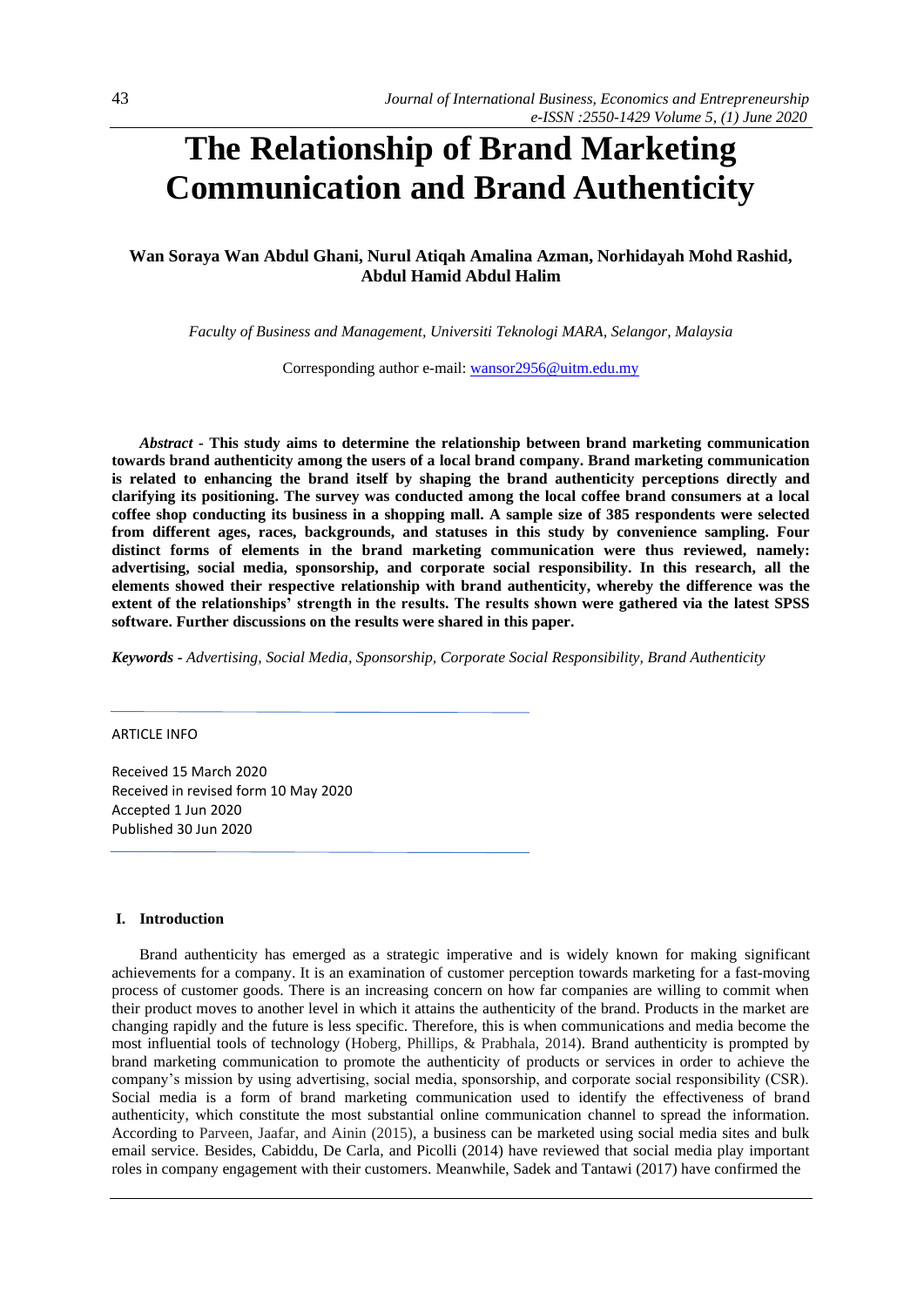statement as they justify advertising's significant and direct effect on structuring the overall brand to attract people's attention.

Moreover, sponsorship is part of the marketing process to build a brand, which involves investments to gain specific benefits, such as building awareness and media exposure to the public and delivering a high return on investment. Improving the usage of brand sponsorship is vital in advancing the positive image of sponsoring bodies (Ghani et al., 2019). According to Meenaghan (2013), the investments made will generate goodwill and affect sponsors, which can, in turn, influence the attitude and behaviour of a fan towards the sponsor brand. For example, Adidas and Nike sports attire have sponsored certain Football Clubs worldwide to generate interest among their potential consumers. Besides, CSR policies or strategies have been applied and used by today's companies and organisations in solving their branding issues and improving their CSR performance through brand management (Chomvilailuk & Butcher, 2010). However, Kadirov, Varey, and Wooliscroft (2014) argued that authenticity is becoming a serious problem related to marketers and marketing. The literature on its contribution is still limited even though the topic is gaining interest and potentially powerful in the field of marketing. Therefore, this study is conducted to study the relationship between the independent variables and the dependent variable. The independent variables are the forms of brand marketing communications, while the dependent variable is perceived brand authenticity.

#### **II. Literature Review**

#### 2.1 Advertising

According to O'guinn, Allen, Semenik, and Scheinbaum (2014), communication is a fundamental aspect of human existence and advertising is one of the aspects wherein people will quickly receive information. It can also be considered as an investment in promoting a brand, which involves building its "personality" or "identity" (Olins, 2017). Using the advertising method, it can strengthen the influence of trust and excitement towards people as it implements two things, namely perceived brand marketing communication and strength of the perceived brand authenticity.

The authenticity of the brand itself will make people feel confident about the advertising created and improve their awareness of the details and information disseminated by the companies (Miller, 2015). Here, a brand is seen as authentic when they deliver different side experiences precisely as promised (Eggers, 2013). Meanwhile, consumers have a narrow range of criteria in assessing a brand and its advertising method as they may doubt its intentions (Patel, Gadhavi, & Shukla, 2017). Furthermore, Hulme (2010) in previous research has reported that 58% of the respondents feel the companies are only interested in selling products and services to the customers and not necessarily the product or service that is right for them. However, Sadek, Heba, Tantawi, and Passent (2017) argued that advertising is one of the ways that can be an active direct effort for a company and obtain a positive impact from it. Therefore, there will be no issue or failure from using the brand if they want to attract people's attention as the results will be mostly positive and less negative when advertising their vetted information. It is recommended to justify the demands of the customers and have a clear vision of the customers targeted as a closer relationship implies a better future for the company. Besides, a brand tied with an advertisement can create an incredible story that grows in the consumers' minds (De Veirman, Cauberghe, & Hudders, 2017).

#### 2.2 Social Media

Another form of brand marketing communication used in shaping the perceptions of brand authenticity is social media. Through innovations and rapid technological changes, social media has now become an essential communications base (Arifin, Basir, Roslan, & Azhari, 2018). Social media work for multiple people to interact concurrently and share information (Bingham & Conner, 2015). There are many perspectives to define social media, but Blackshaw (2006) has primarily described it as online-based application referring to the activities of posting, tagging, digging, or blogging from the consumers in order to convey consumer-generated content. Social media plays a key role in the survival of small businesses, while the use of social networking sites such as Facebook, Twitter, Snapchat, Instagram, WhatsApp, LinkedIn, and more has enabled them to compete with larger businesses (Hibbler-Britt & Sussan, 2015). It is about how consumers use their technical senses, allowing them to post anything on the Internet. This context can be related to this research as it is the way post-modern consumers create self-authenticity of a brand and reconnect with the time, culture, and place itself. Also, Cabiddu, De Carla, and Picolli (2014) have stated that social media play important roles for company engagement with their customers; they trust the tool more than the traditional marketing strategies to engage with customers (Kumar, Bezawada, Rishika, Janakiraman, & Kannan, 2016). In contrast, Gretzel (2015) has pointed out that social media are the second wave of Web 2.0 via their technological development, which may agitate a local business.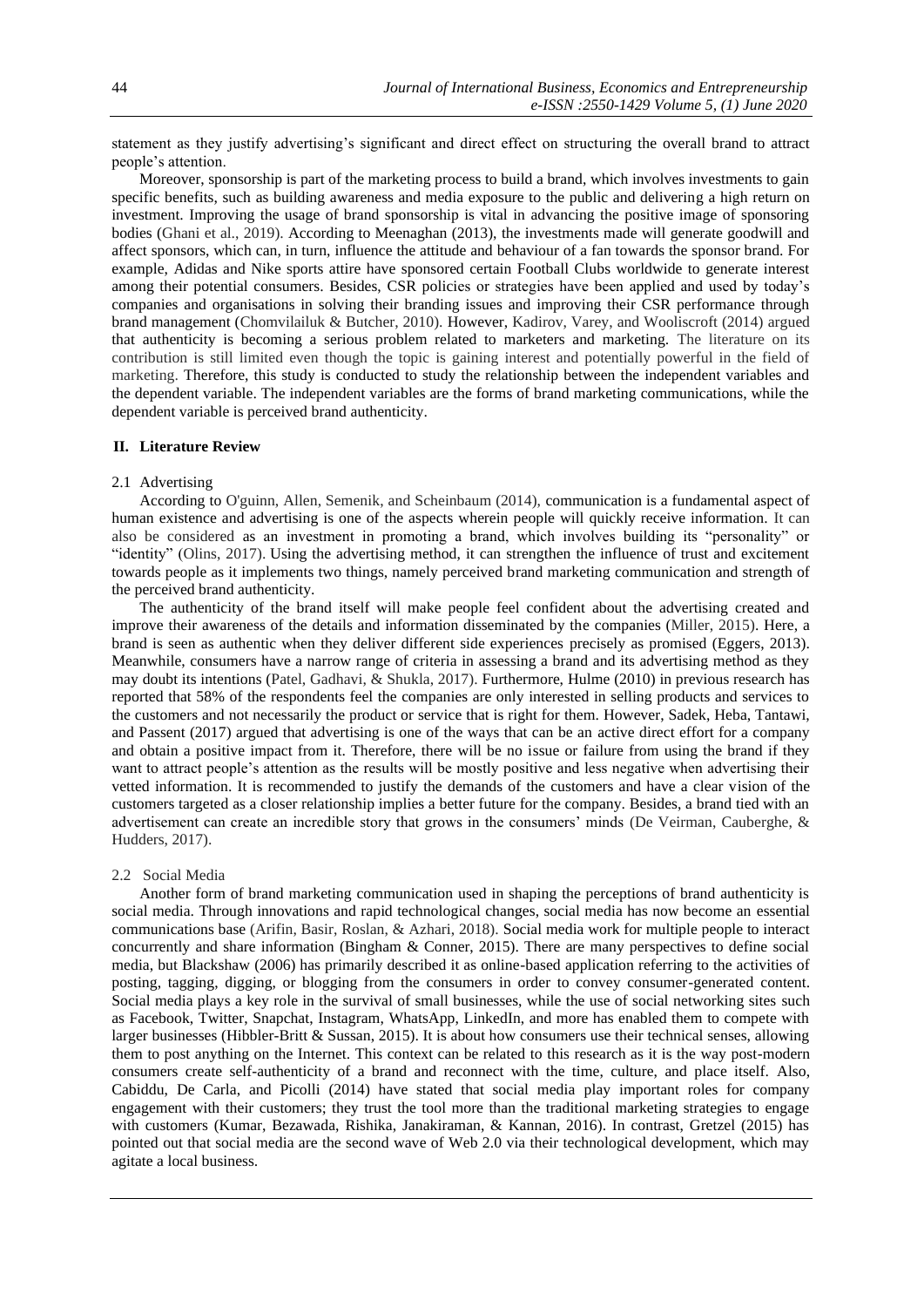Many companies include social media in their marketing strategies (Ananda, Hernandez-Garcia, & Lamberti, 2016). Therefore, it is proven that social media can increase awareness of authentic brands themselves via various online platforms, as well as lead to user-generated content. Moreover, the impact of social media in the context of identity based-brand management of a company indicates positive and progressive growth of hard revenue for businesses (Buhalis & Mamalakis, 2015). This point of view can be correlated with Hassan, Nadzim, and Shiratuddin (2015) explanation, even though social media are low-cost in nature, the method is a highly effective approach compared to traditional marketing and allows business pioneers to focus their assets on the activities for drawing in clients and expanding benefits. However, Herman (2015) has argued that business pioneers have been unsuccessful in implementing social media marketing (SMM) strategies promoting the longevity of their businesses.

Social media interaction may demonstrate difficulties for a company to control the message in keeping up with the brand identity. This can be clearly demonstrated in terms of brand authenticity, which is fundamental to brand image formation and yet uncontrollable due to the power in the hands of the public through direct or indirect experiences with social media. Furthermore, an overload of information and missing data points contribute to end-user confusion and rumours (Netten & van Someren, 2011). Therefore, the judgments of authenticity occur via the local brand company and the brand itself in which both interact on a regular basis, thereby telling a lot about the role of social media in brand communication and brand authenticity in the branding process (Anna, 2015).

#### 2.3 Sponsorship

Sponsorship plays a significant role in managing high competition in business. Many competitors have looked at several strategic and practices for the business. However, the concept of sponsorship is less practiced as it incurs a high cost to the business. It is implied that all parties involved will benefit from the relationship with minimum risk. Besides, Keller (2003) has stated that the growth in sponsorship activities can reflect the brand. Herrmann (2011) belief that sponsorships will help non-famous brands to become well-known and be mentioned by people, which further aid them to build up their name due to event sponsorships. On the other hand, Fahy, Farrelly, and Quester (2004) have argued that the creation of a competitive advantage within the sponsorship market may be a necessary step for the success of a sponsor. Cornwell (2014) has mentioned that most of the results show the manner in which the high-up people perceive sponsorship, whereby there is a positive impact on brand authenticity. Becker Olsen and Hill (2006) have also noted a positive impact on sponsoring brands and deriving them to authenticity. Similarly, Visa Inc. is an American multinational financial services corporation that has seen an increasing percentage of brand perception as the overall best payment card following its Olympic sponsorship (Payne, 2005). The contentment seen with brand-sponsored activities will positively impact the brand when the customers realise it has a connection with the event they join, only by sponsoring the event. Donlan (2014) has also found that sponsorship can lead to increased levels of brand authenticity. Furthermore, past research has described that the sponsor itself believes that the investment made will generate goodwill and affect the sponsored fans. In turn, this will influence their attitude and behaviour towards the sponsor's brand authenticity (Tony Meenaghan, 2013). Besides, consumer familiarity with a brand name will significantly influence their ability to identify event sponsors correctly and consumers tend to show bias towards these brand names. It shows that consumers are attracted if the brand has sponsored an event that is connected to them and they are aware of the sponsored product.

### 2.4 Corporate Social Responsibility

Consumers are now increasingly aware of the importance of a company's CSR practices (Thomas & Tahir, 2019). Additionaly, Bigné (2012) mentioned that consumers would react with the initiative to some CSR programmes according to their level of knowledge and congruence fit between consumer profile and company products in brand authenticity. Moreover, sending a message to the customers regarding brand authenticity can highlight the information and improve the message design based on CSR, social topic information, and specificity (Perez, 2019). Recently, many organisations follow the CSR framework that reduces pollution and wastage and minimises the use of natural resources (Anderson, 2017). Therefore, it is a right way for business firms to create authenticity towards their brands and further enhance their position in the global market. Accordingly, brand authenticity is a key business that is perhaps one highly concerned with the link between companies and environments in which they are embedded.

Besides, the way customers communicate with the brands today is different. Companies that engage and connect with the consumers as the powerful entity today need to ensure that their identity and the behaviours they engage yield good with the right kind of impacts. Despite the importance of CSR, many organisations still have minimal understanding of how the programmes will take place and the resulting effectiveness (Beckman, Colwell, & Cunningham, 2009). Meanwhile, the millennial generation is choosier and displays characteristics such as altruism and a predisposition to support the social and environmental causes that they care about.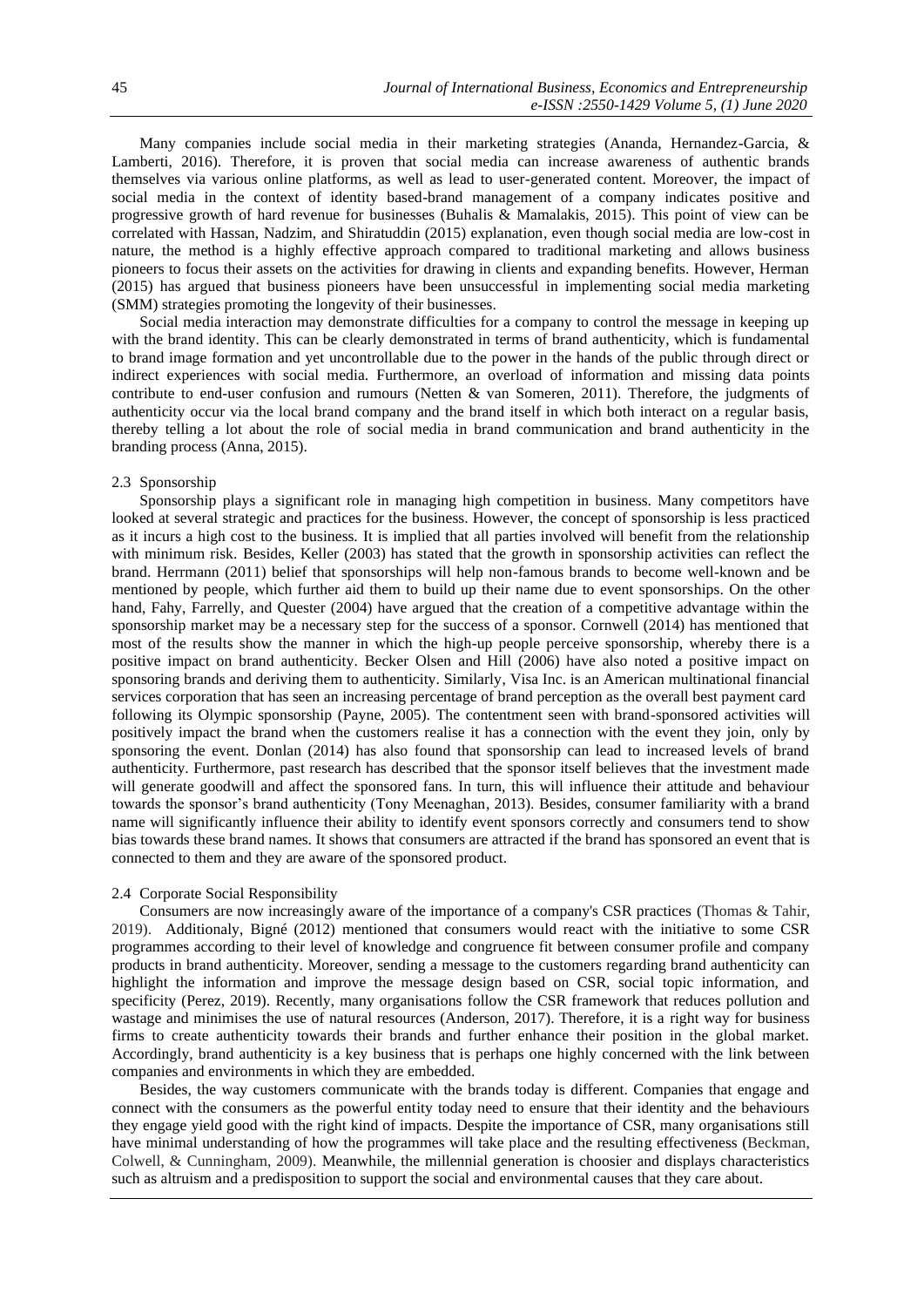## **III. Research Hypothesis**

- H1 There is a significant relationship between advertising and brand authenticity.
- H2 There is a significant relationship between social media and brand authenticity.
- H3 There is a significant relationship between sponsorship and brand authenticity.
- H4 There is a significant relationship between corporate social responsibility (CSR) and brand authenticity.

#### **IV. Research Methodology**

The study primarily used correlation to facilitate variable testing in describing the relationship between perceived brand marketing communication and brand authenticity. The respondents were required to answer all items in the instrument by using a five-point Likert scale during the data collection process. The survey instrument was believed to be speedy and reachable for the researcher in order to obtain data. The dimensions used with each of the constructs were primarily attained from previous research works. The sample size of this study was drawn using the average number of individuals visiting the local shopping mall daily, which was confirmed by the mall management. Convenience sampling was used, whereby 385 questionnaires were distributed among the target respondents and duration of collecting the data is one day. The response rate for this study was found to be 100% (n=385). The data obtained were processed in the system using Statistical Packages for Social Sciences (SPSS) version 25.0.

### **V. Result and Findings**

|                                     |                              | Frequency | Percentage |
|-------------------------------------|------------------------------|-----------|------------|
| Gender                              | Male                         | 181       | 47.0       |
|                                     | Female                       | 204       | 53.0       |
|                                     | > 19 years                   | 40        | 10.4       |
| Age                                 | 20-29 years old              | 203       | 52.7       |
|                                     | 30-39 years old              | 92        | 23.9       |
|                                     | 40-49 years old              | 44        | 11.4       |
|                                     | <50 years old                | 6         | 1.6        |
|                                     | Malay                        | 167       | 43.4       |
| Race of                             | Chinese                      | 111       | 28.8       |
| Respondent                          | India                        | 72        | 18.7       |
|                                     | Other                        | 35        | 9.1        |
| Frequency                           | Less than once<br>a month    | 165       | 42.9       |
| of visit                            | Once a month                 | 92        | 23.9       |
| (the local<br>brand)<br>at the mall | Once every<br>two weeks      | 90        | 23.4       |
|                                     | Two or three<br>times a week | 35        | 9.1        |
|                                     | Every day                    | 3         | 0.8        |

Table1 - Respondents' Profile

Table 1 shows the data from 385 respondents. Female represented 53.0% and male 47.0%. Most of them aged between 20-29 years old with 52.7% of respondents and only 14 (23%) respondents and minority above 50 years old only 1.6%. The study revealed that the majority of respondents are Malay with 43.4% followed by Chinese 28.8%. Remaining is India 18.7% and others 9.1%. The study shows that the majority of respondents visiting the brand less than once a month with 42.9% (n=165), followed by once a month with 23.9% (n=92), once every two weeks with  $23.4\%$  (n=90), two or three times a week with 9.1% (n=35) and the last one is every day, which only  $0.8\%$  (n=3).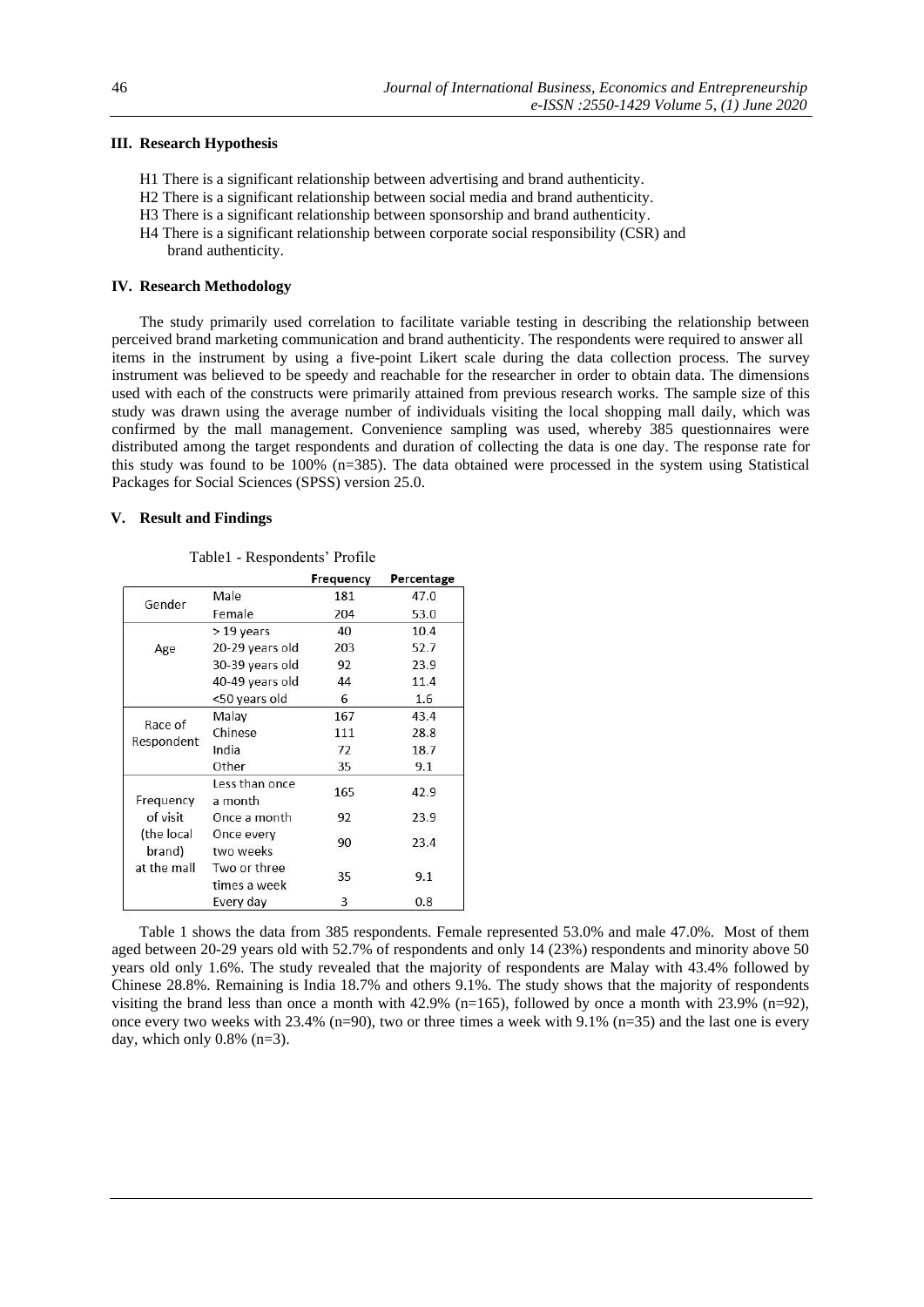| Variables        | Cronbach's $\alpha$ | Number  |
|------------------|---------------------|---------|
|                  |                     | Item    |
|                  |                     | $(n=5)$ |
| Advertising      | .700                |         |
| Social Media     | .804                | 5       |
| Sponsorship      | .644                | 5       |
| Corporate Social | .621                | 5       |
| Responsibility   |                     |         |
| <b>Brand</b>     | 0.812               | 5       |
| Authenticity     |                     |         |

## Table 2 - Reliability Analysis

Based on the data that has been computed by using SPSS, the Cronbach's Alpha of the variables shows the reliability range between 0.60 – 0.89 which is the value is either "questionable" or "acceptable" or "good". Reliability can be referred as the degree of scale that generates reliable result if repetitive measurement made by computing the Cronbach's alpha score. The Cronbach's alphas for the variables are in the range of 0.700 to 0.812 which implies that the items measured were good and acceptable except for the other two results from independent variables are sponsorship and corporate social responsibility (CSR), in which the Cronbach's Alpha value for both of it is 0.644 and 0.621, so the internal consistency is questionable.

## Table 3 - Correlation Analysis

|                      | Correlations               |                           |
|----------------------|----------------------------|---------------------------|
|                      |                            | <b>Brand Authenticity</b> |
| Advertising          | Pearson Correlation        | $.462**$                  |
|                      | $Sig. (2-tailed)$          | .000                      |
|                      | N                          | 385                       |
| Social Media         | Pearson Correlation        | $0.995**$                 |
|                      | $Sig. (2-tailed)$          | .000                      |
|                      | N                          | 385                       |
| Sponsorship          | Pearson Correlation        | $.436**$                  |
|                      | $Sig. (2-tailed)$          | .000                      |
|                      | N                          | 385                       |
| Corporate Social     | <b>Pearson Correlation</b> | $.444**$                  |
| Responsibility (CSR) | $\mathrm{Sig.}$ (2-tailed) | .000                      |
|                      | N                          | 385                       |
|                      |                            |                           |

\*\*. Correlation is significant at the 0.01 level (2-tailed)

Pearson's correlation was performed to assess the association between these four distinct forms. The finding indicated a moderately significant correlated relationship  $r = 0.462$  or substantial relationship between advertising and brand authenticity. Nevertheless, social media showed a very high correlation  $r = 0.995$  or highly dependable relationship with brand authenticity. The outcome aligns with Harrigan, Evers, Miles, and Daly (2017) opinion in which social media play a major role in convincing the consumers to trust a brand based on what they see. Next, sponsorship disclosed a moderate relationship  $(r=0.436)$  with CSR  $(r=0.444)$ . This result is in line with Afzali and Ahmed (2016), whereby it has been found that charitable activities are not visibly acknowledged by the respondents.

Summary of Hypothesis Testing:

| <b>Hypothesis</b> |                                         | <b>Result</b> |
|-------------------|-----------------------------------------|---------------|
| H1                | <b>Advertising -Brand Authenticity</b>  | Supported     |
| H <sub>2</sub>    | Social Media -Brand Authenticity        | Supported     |
| H <sub>3</sub>    | Sponsorship -Brand Authenticity         | Supported     |
| H4                | Corporate Social Responsibility (CSR) – | Supported     |
|                   | <b>Brand Authenticity</b>               |               |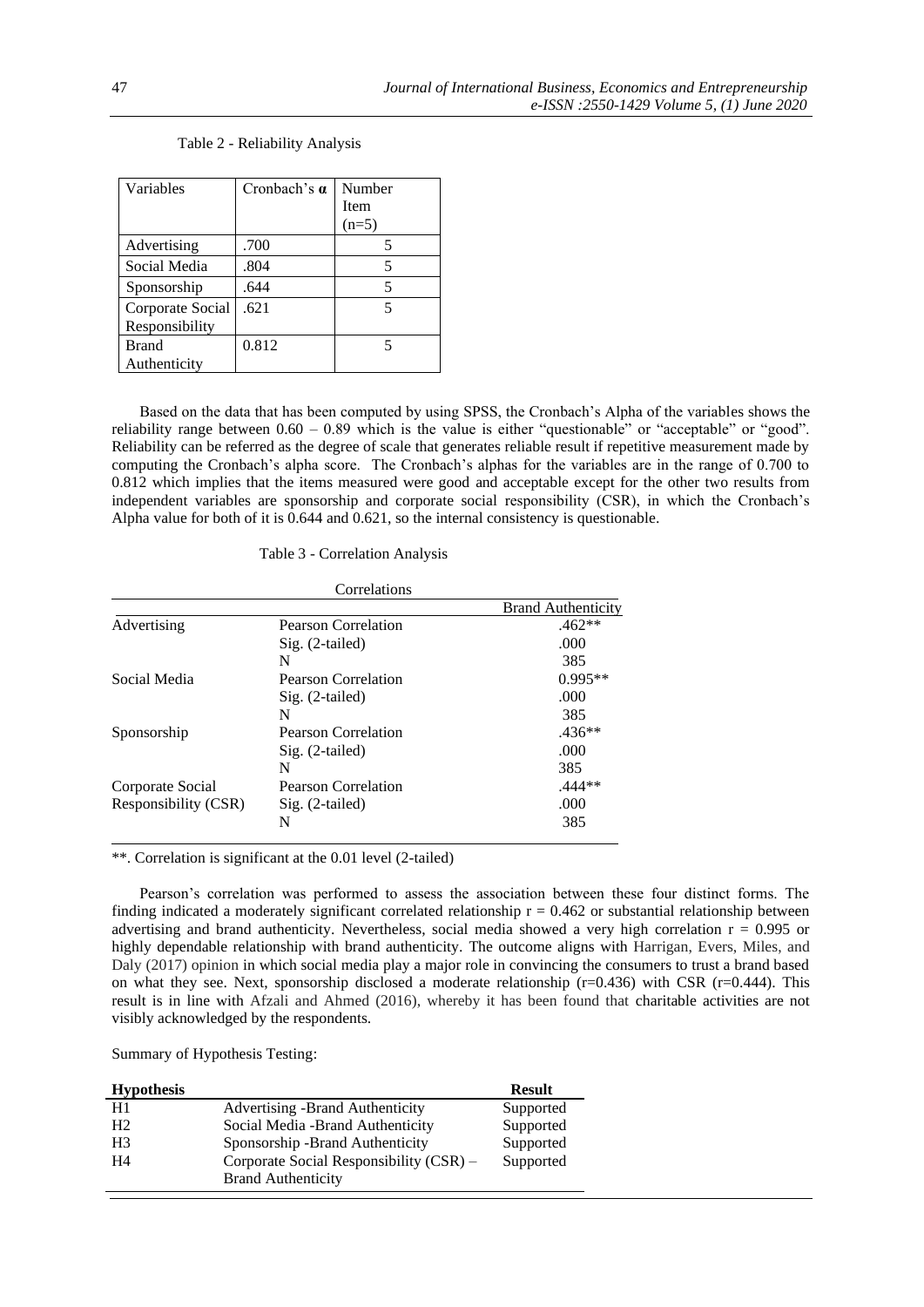#### **VI. Conclusion and Recommendations**

This study assessed the relationship between perceived brand marketing communication and brand authenticity, whereby the results indicated that social media yielded the highest correlation. Overall, the result signified a significant relationship between brand marketing communications and brand authenticity. The author concurred the suggestions of Smilansky (2017) in which people's perception of brand authenticity could be strengthened if the companies were more creative and realistic in generating ideas when publishing any advertisement. Future studies can investigate other brand categories for the robustness of the relationship between these two variables.

Meanwhile, research related to brand authenticity should be further conducted in a different industry to ensure the data and trends obtained can generate a comparison, thus adding the value of this academic study to the industrial practices. Besides, research related to age differences among respondents needs to be undertaken to comprehend the potential cause possibly linked to this parameter. Other than that, the indicated techniques can be varied, such as interview sessions for a detailed description and feedback rather than solely relying on the questionnaire method. This analysis can thus be used for future research to obtain different ways of strengthening people's perception of brand authenticity by adopting the elements of brand marketing communications.

## **References**

- Afzali, M., & Ahmed, E. M. (2016). Exploring consumer doubt towards local new products innovation and purchase intention. *World Journal of Entrepreneurship, Management and Sustainable Development*.
- Anderson, L. (2017). Research Proposal: Corporate Social Responsibility. Research Proposal: Corporate Social Responsibility.
- Anna, K. (2015). A Strategic Look at Authenticities Role in Branding and Social Initiatives. Searching for the Authentic, 22 - 23.
- Arifin, A. M., Basir, F. A. M., Roslan, A., & Azhari, N. (2018). Determinants of social media risk attitude. *Journal of International Business, Economics and Entrepreneurship (JIBE)*, *3*(SI), 30-35.
- Berle, A. A. 1931. Corporate powers as powers in trust. Harvard Law Review, 44: 1049-1074.
- Bowen, H. R. 1953. Social responsibilities of the businessman. New York: Harper & Row.
- Becker-Olsen, & Hill. (2006). The Impact of Sponsor Fit on Brand Authenticity. *Journal of Service Research* 9, 73-83.
- Beckman, T., Colwell, A., & Cunningham, P. H. (2009). The emergence of corporate social responsibility in Chile: The importance of authenticity and social networks. *Journal of Business Ethics*, *86*(2), 191.
- Bigné, R. C. (2012). Cause-related marketing influence on consumer responses: The moderating effect of causebrand fi. *Journal of Marketing Communications*, 265-283.
- Bingham, T., & Conner, M. (2015). *The New Social Learning: Connect. Collaborate. Work*. American Society for Training and Development. Blackshaw, P. (2006). The consumer-generated surveillance culture. *Retrieved May, 17*, 2019.
- Buhalis, D., & Mamalakis, E. (2015). Social media return on investment and performance evaluation in the hotel industry context. In *Information and communication technologies in Tourism 2015* (pp. 241- 253). Springer, Cham.
- Cabiddu, F., De Carla, M., & Picolli, G. (2014). Social media affordances: Enabling customer Engagement. *Annals of Tourism Research*, 48, 175-192.
- Chomvilailuk, R., & Butcher, K. (2010). Enhancing brand preference through corporate social responsibility initiatives in the Thai banking sector. *Asia Pacific Journal of Marketing and Logistics*.
- Cantoni, L., & Danowski, J. A. (Eds.). (2015). *Communication and technology* (Vol. 5). Walter de Gruyter GmbH & Co KG.
- Cornwell, T. (2014). Sponsorship in marketing. Effective communications through sports, arts and events. Davis, K. 1973. The case for and against business assumption of social responsibilities. *Academy of Management Journal*, 16: 312-322.
- De Veirman, M., Cauberghe, V., & Hudders, L. (2017). Marketing through Instagram influencers: the impact of number of followers and product divergence on brand attitude. *International Journal of Advertising*, *36*(5), 798-828.
- Donlan, L. (2014). An empirical assessment of factors affecting the brand-building effectiveness. Sponsorship, Sport, Business and Management*: An International Journal*.